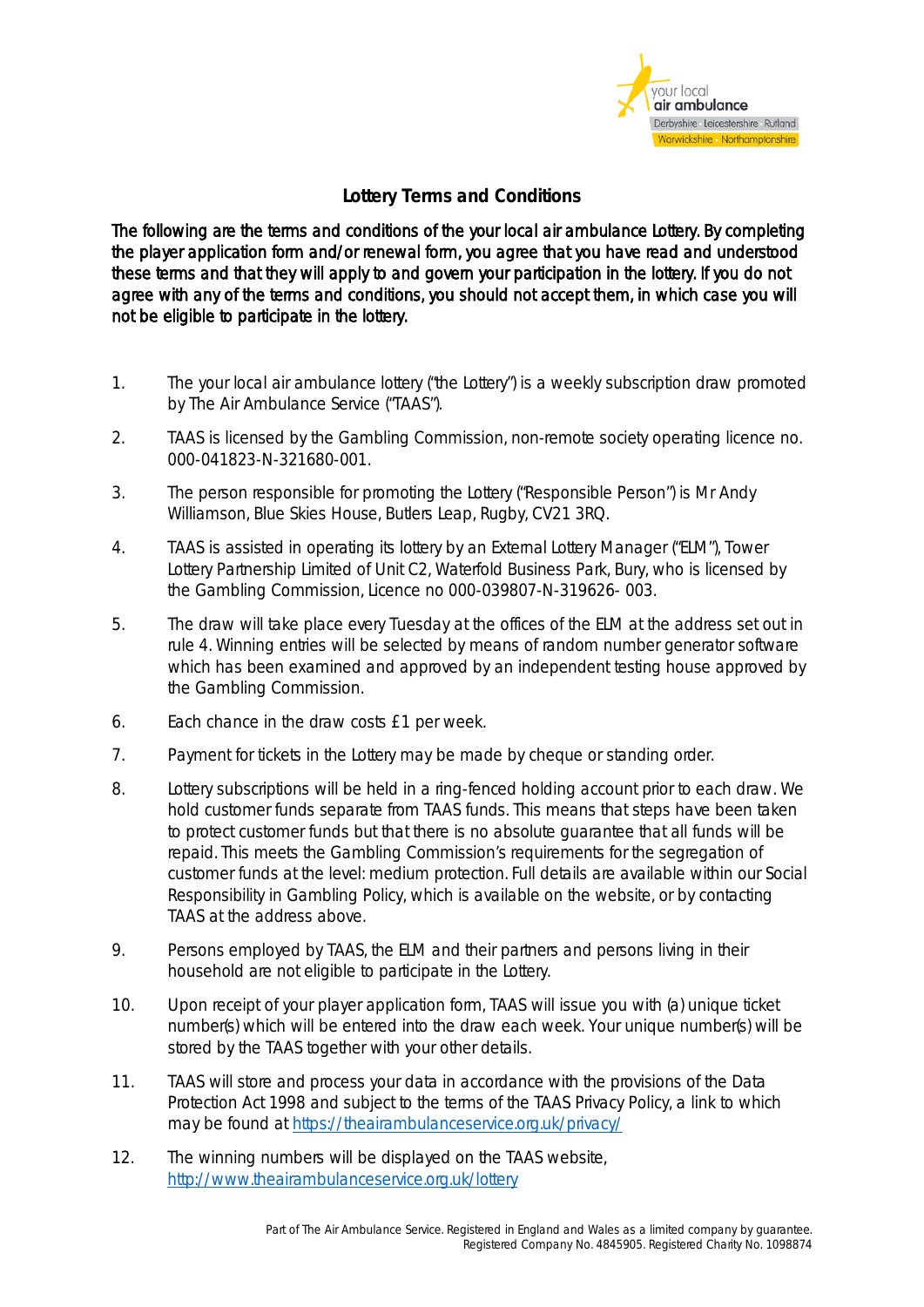13. You may call TAAS on 0300 3045 999 to request a winners' list. There is no need to check your numbers - if you are one of the lucky winners, TAAS will contact you as soon as possible by telephone or letter if you are a lucky winner.



- 14. No substitute will be offered for any prize in the Lottery.
- 15. TAAS reserves the right to reclaim any prizes issued in error.
- 16. Any prize unclaimed for a period of 6 months from the date of the draw will be deemed to be, and applied as if it were, a donation to TAAS.
- 17. The Lottery is only open to persons aged 16 and over.
- 18. TAAS has in place policies and procedures designed to minimise the risk of lottery tickets being sold to children. In particular, it reserves the right to carry out independent age verification before allowing any lottery ticket to be sold to a person who appears to be aged under 16.
- 19. If, on completion of age verification, the customer is shown to be underage, any stake paid will be returned but any prize that might otherwise have been won will not be paid.
- 20. TAAS is a member of the Lotteries Council, through which it contributes to the Responsible Gambling Trust, which carries out research into the prevention and treatment of problem gambling, public education on the risks of gambling and the identification and treatment of problem gamblers.
- 21. TAAS is committed to promoting a responsible approach to gambling. In particular, the TAAS has a policy permitting those who wish to do so, to self-exclude from gambling for a minimum period of 6 months. A link to this policy, and to all the other policies of the TAAS applying to the Lottery, may be found at [http://www.theairambulanceservice.org.uk.](http://www.theairambulanceservice.org.uk/) Further support and advice may be obtained on the "Gamble Aware" website, [http://www.gambleaware.co.uk.](http://www.gambleaware.co.uk/)
- 22. TAAS's decision in any matter regarding the Lottery is final. TAAS will be bound by its Complaints and Disputes policy, a link to which may be found at [http://www.theairambulanceservice.org.uk](http://www.theairambulanceservice.org.uk/) Any unresolved disputes will be referred to the Independent Betting Arbitration Service ("IBAS").
- 23. It is each player's responsibility to keep TAAS notified of any change in address or telephone number. All winning cheques will be sent to the individual's address registered with TAAS as at the date of the draw in question.
- 24. TAAS cannot accept any responsibility for any loss, delay or theft of any payment or communication sent by post, direct from a bank or building society, fax or email.
- 25. TAAS reserves the right in its absolute and sole discretion to reject an application to enter the Lottery or to terminate an individual's entry, subject to acting reasonably at all times.
- 26. If you are a lucky winner, your name will be used in promotional material unless you inform TAAS by calling them on 0300 3045 999 or by emailing them at [contact@theairambulanceservice.org.uk](mailto:contact@theairambulanceservice.org.uk) that you do not wish your name to be disclosed. You may, however, opt out of your location being disclosed by ticking the appropriate box on the player application form.